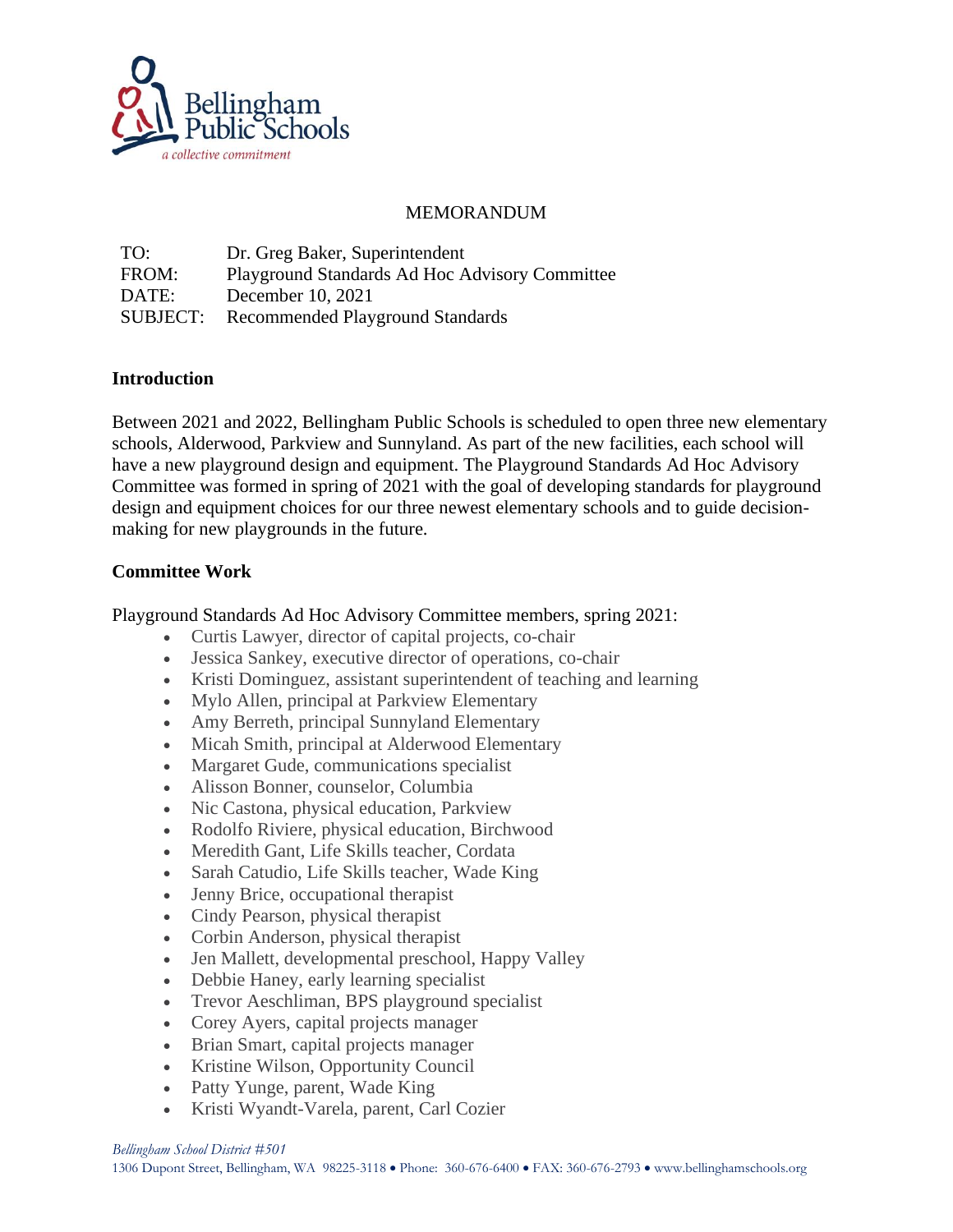

a collective commitment

- Gina Austin, project engineer, City of Bellingham
- Jonathan Schilk, landscape architect, City of Bellingham
- Joshua Cloud, OAC Services

Key resources:

- [The Bellingham Promise](https://bellinghamschools.org/wp-content/uploads/2019/07/TheBellinghamPromise.pdf)
- [Policy](https://bellinghamschools.org/policies/3440-policy/) & [Procedure](https://bellinghamschools.org/procedures/3440-procedure/) 3440
- [Let Kids Play!](https://www.accessibleplayground.net/?doing_wp_cron=1638485985.4896678924560546875000) Best practices in inclusive playgrounds
- Playworld ["Inclusive Play Design Guide"](https://playworld.com/inclusive-play#gref)
- ["Imagining Playgrounds"](https://bellinghamps.wistia.com/medias/ok6vakjguq) video developed by BPS staff & families

The Playground Standards Ad-Hoc Advisory Committee met five times in April and May of 2021. The basis for establishment was to provide a playground standards guideline to inform the design, procurement, and installation of new and existing playground equipment and play surfaces at our schools. This includes new school projects, remodel/improvement projects, and entire/partial playground equipment replacement projects. A standards guideline allows for decisions to be made efficiently without compromising safety, functionality, durability, equity and inclusion goals.

The key charge was to develop playground surface and equipment standards for new elementary school playgrounds. Using The Bellingham Promise and the Playworks Guide to Inclusive Playgrounds, the ad hoc advisory committee developed **"Playgrounds in Bellingham Public Schools: a Plan for Universal Design"** to represent our work and illustrate the key values to drive building and equipment choices for all new playgrounds.

Over the course of two months, the advisory committee shared materials and information about surfacing and height recommendations, welcomed guest speakers with expertise in universal design, and held discussions on **inclusion, movement vocabulary and physical literacy**.

The committee recommends that **all new playgrounds begin with universal design:** an environment that is usable by all people, to the greatest extent possible, without the need for adaptation or specialized design.

**The values statement** developed by the district's Playground Standards Ad-Hoc Advisory Committee articulates that to achieve the collective commitment of The Bellingham Promise, we design and build playgrounds that are:

- Fun, engaging, inspiring, imaginative and challenging
- Inclusive and accessible, with something for everyone, that exceed minimum accessibility requirements
- Developmentally appropriate, with access points for all stages of physical development.